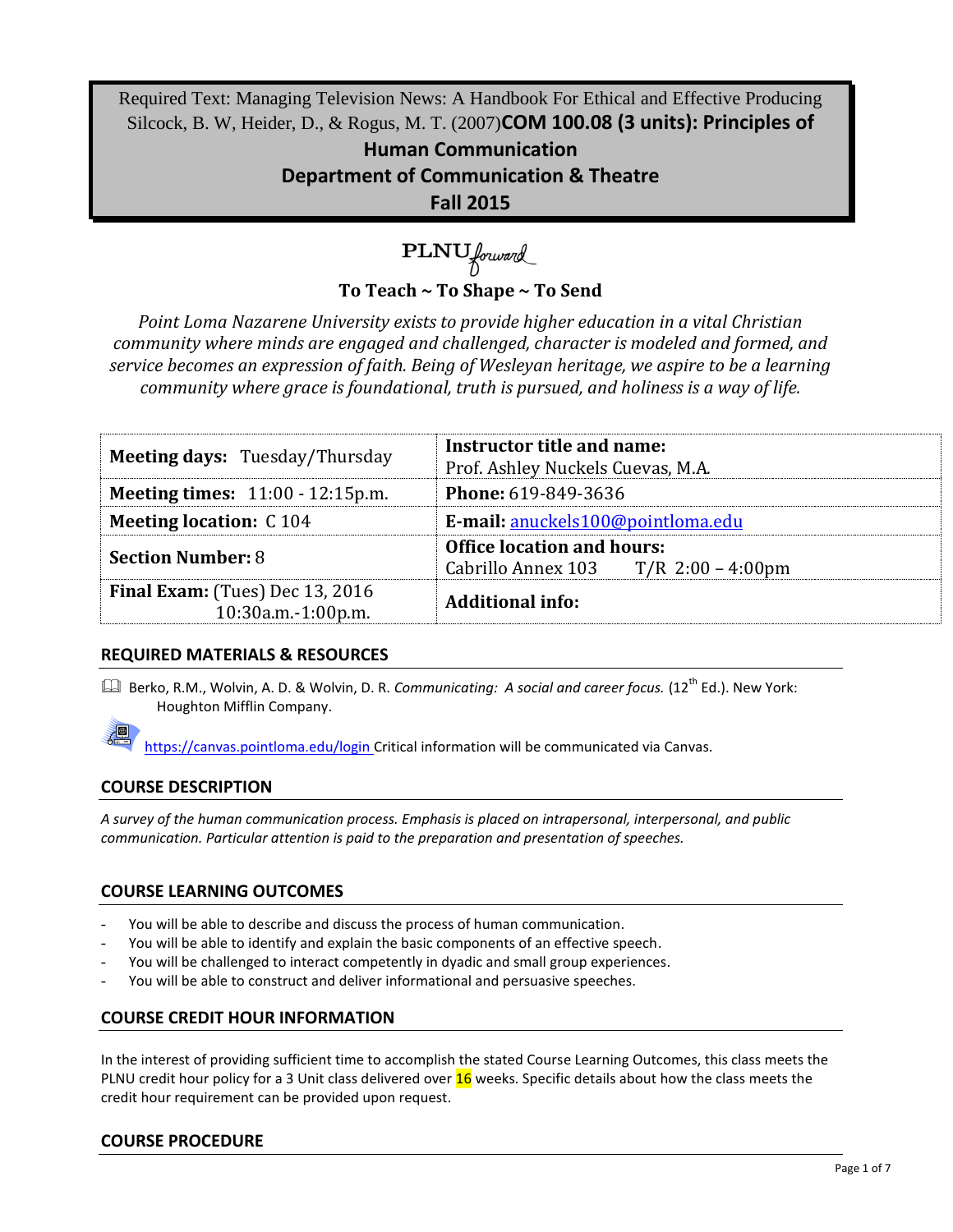1. You are expected to be familiar with all material in Canvas, including this syllabus and class schedule.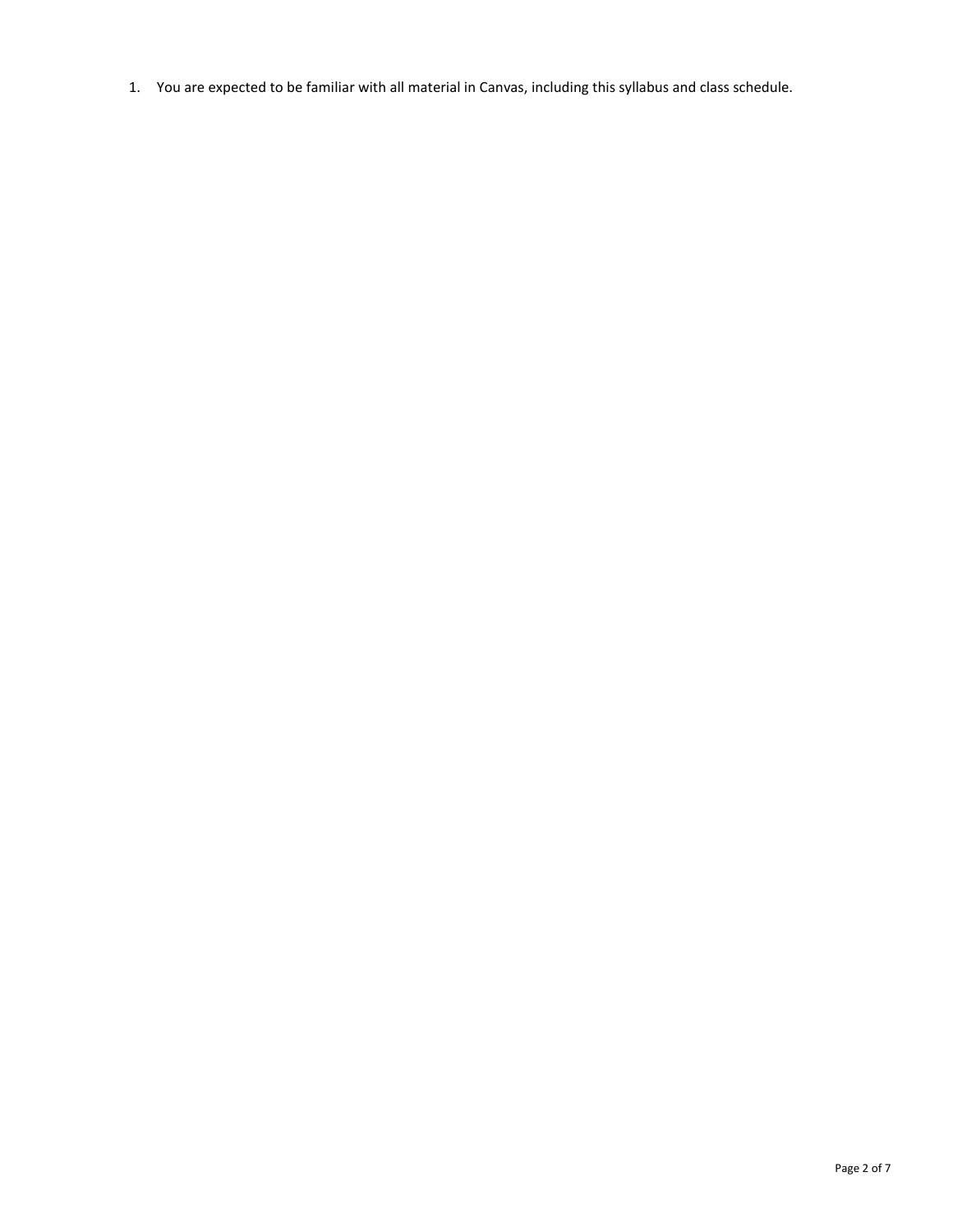#### **ASSESSMENT & GRADING**

| Grade Scale (% to Letter): |    |          |    |  |
|----------------------------|----|----------|----|--|
| 93-100                     | А  | 73-76    | C. |  |
| $90 - 92$                  | А- | 70-72    | C- |  |
| 87-89                      | B+ | 67-69    | D+ |  |
| 83-86                      | B  | 63-66    | D  |  |
| 80-82                      | B- | 60-62    | D- |  |
| 77-79                      | C+ | $0 - 59$ |    |  |

#### **Course Point Values:**

| <b>Assignment</b>                                          |       | <b>Point Value</b> |
|------------------------------------------------------------|-------|--------------------|
| Quizzes (5 Quizzes at 20 pts. Each)                        |       | 100                |
| *6 Total Quizzes Lowest Quiz Score will Be Dropped         |       |                    |
| Speech of Introduction                                     |       | 50                 |
| Speech to Inform                                           |       | 100                |
| Speech to Persuade                                         |       | 150                |
| <b>Group Presentation</b>                                  |       | 150                |
| In Class Peer Evaluations (4 Evaluations at 25 pts. Each)  |       | 100                |
| Midterm Exam                                               |       | 100                |
| <b>Final Exam</b>                                          |       | 200                |
| Out of Class Observations (2 Observations at 25 pts. Each) |       | 50                 |
|                                                            | Total | 1000               |

#### **STUDENT RESPONSIBILITY**

It is the student's responsibility to maintain his/her class schedule. Should the need arise to drop this course (personal emergencies, poor performance, etc.), the student has the responsibility to follow through (provided the drop date meets the stated calendar deadline established by the university), not the instructor. Simply ceasing to attend this course or failing to follow through to arrange for a change of registration (drop/add) may easily result in a grade of F on the official transcript.

#### **INCOMPLETES AND LATE ASSIGNMENTS**

All assignments are to be submitted/turned in by the beginning of the class session when they are due—including assignments posted in Canvas.

#### **ATTENDANCE AND PARTICIPATION**

Regular and punctual attendance at all classes is considered essential to optimum academic achievement. You are expected to attend each class session. It is recognized that many of you have outside commitments to the university; these are considered excused, but must be cleared with the instructor PRIOR to the absence and written documentation presented, including sports. If you are absent from more than 10 percent of class meetings, I have the option of filing a written report which may result in de-enrollment. If the absences exceed 20 percent, you may be de-enrolled without notice. If the date of de-enrollment is past the last date to withdraw from a class, you will be assigned a grade of W or WF consistent with university policy in the grading section of the catalog. See Academic [Policies](http://www.pointloma.edu/experience/academics/catalogs/undergraduate-catalog/point-loma-education/academic-policies) in the undergrad student catalog.

#### **USE OF TECHNOLOGY**

Point Loma Nazarene University encourages the use of technology for learning, communication, and collaboration. However, cell phones must be turned off before class begins. Laptops, tablets and all other electronic devices cannot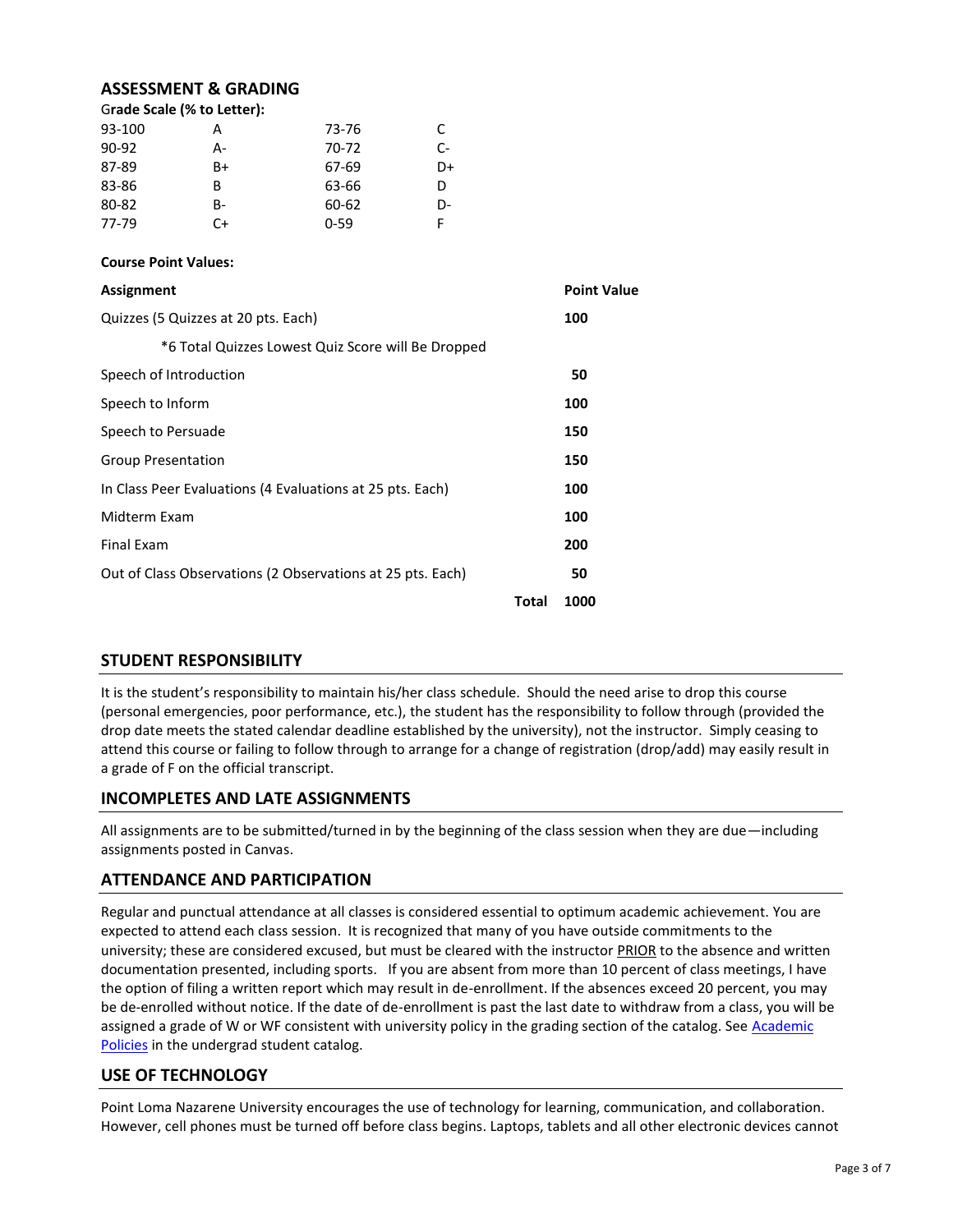be used during lecture/discussion without permission by the instructor or authorized by the [Disability Resource](http://www.pointloma.edu/experience/offices/administrative-offices/academic-advising-office/disability-resource-center)  [Center](http://www.pointloma.edu/experience/offices/administrative-offices/academic-advising-office/disability-resource-center) (DRC). The use of these technology devices during any class period will count in your absence.

### **ACADEMIC HONESTY**

"PLNU exists to provide higher education in a vital Christian community where minds are engaged and challenged, character is modeled and formed…"(PLNU Catalog). As such students should demonstrate academic honesty by doing original work and by giving appropriate credit to the ideas of others. As explained in the university catalog, academic dishonesty is the act of presenting information, ideas, and/or concepts as one's own when in reality they are the results of another person's creativity and effort. Violations of university academic honesty include cheating, plagiarism, falsification, aiding the academic dishonesty of others, or malicious misuse of university resources. A faculty member who believes a situation involving academic dishonesty has been detected may assign a failing grade for a) that particular assignment or examination, and/or b) the course following the procedure in the university catalog. Students may appeal also using the procedure in the university catalog. Se[e Academic Policies](http://www.pointloma.edu/experience/academics/catalogs/undergraduate-catalog/point-loma-education/academic-policies) for further information.

#### **ACADEMIC ACCOMMODATIONS**

While all students are expected to meet the minimum academic standards for completion of this course as established by the instructor, students with disabilities may request academic accommodations. At Point Loma Nazarene University, students must request that academic accommodations by filing documentation with the [Disability Resource Center](http://www.pointloma.edu/experience/offices/administrative-offices/academic-advising-office/disability-resource-center) (DRC), located in the Bond Academic Center. Once the student files documentation, the Disability Resource Center will contact the student's instructors and provide written recommendations for reasonable and appropriate accommodations to meet the individual needs of the student. See [Academic Policies](http://www.pointloma.edu/experience/academics/catalogs/undergraduate-catalog/point-loma-education/academic-policies) in the (undergrad/graduate as appropriate) academic catalog.

#### **FERPA POLICY**

In compliance with federal law, neither PLNU student ID nor social security number should be used in publicly posted grades or returned sets of assignments without student written permission. This class will meet the federal requirements by (Note: each faculty member should choose one strategy to use: distributing all grades and papers individually; requesting and filing written student permission; or assigning each student a unique class ID number not identifiable on the alphabetic roster.). Also in compliance with FERPA, you will be the only person given information about your progress in this class unless you have designated others to receive it in the "Information Release" section of the student portal. See [Policy Statements](http://www.pointloma.edu/experience/academics/catalogs/undergraduate-catalog/policy-statements) in the (undergrad/ graduate as appropriate) academic catalog.

# **FINAL EXAMINATION POLICY**

Successful completion of this class requires taking the final examination **on its scheduled day**. The final examination schedule is posted on th[e Class Schedules](http://www.pointloma.edu/experience/academics/class-schedules) site and on Canvas. No requests for early examinations or alternative days will be approved.

# **COPYRIGHT POLICY**

Point Loma Nazarene University, as a non-profit educational institution, is entitled by law to use materials protected by the US Copyright Act for classroom education. Any use of those materials outside the class may violate the law.

#### **COURSE SCHEDULE AND ASSIGNMENTS**

- **1.** There are four (4) speaking assignments required for this course: One is partner based, two are individual and one is a group speech.
- **2.** There are multiple written assignments required for this course.
- **3.** A midterm and final (cumulative) exam will be given.
- **4.** See Canvas for additional assignment details & schedule.

#### **EXPLANATION OF CLASS ASSIGNMENTS – See Canvas for details, examples and links.**

- 1. **Speech of Introduction**:
	- a. Description: In teams of two, students will introduce each other to the class. This assignment is meant to act as a conduit for you to get to know your fellow classmates while overcoming the initial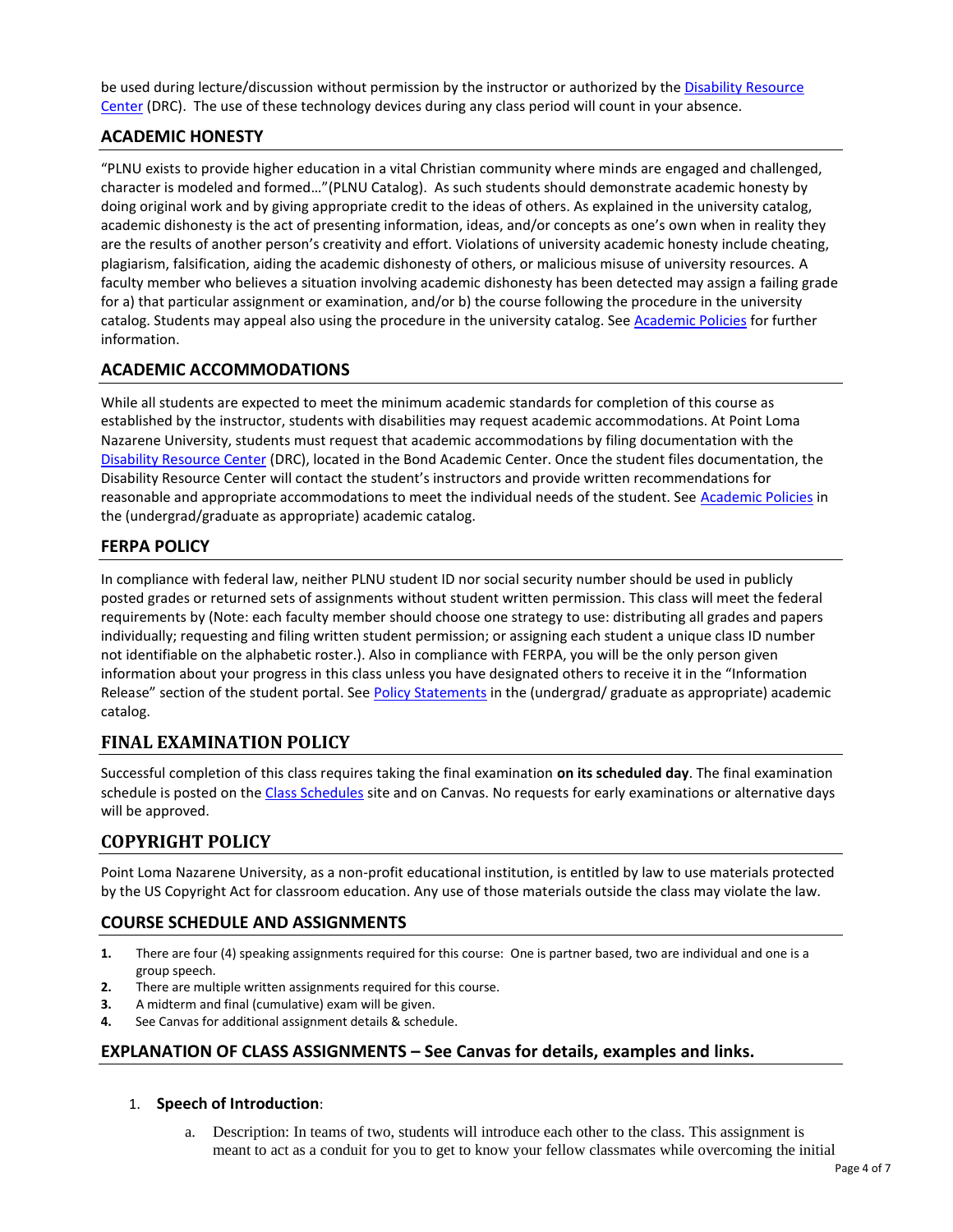barrier of speaking and presenting in front of the class. It allows you a chance to become accustomed to the structure and format that will be required for all presentations and assignments throughout this course.

- b. Requirements: Must answer all of the specified questions as well as provide a physical copy of the speech outline and last 1:30-3:00 minutes.
- c. Style Standard: APA. Times New Roman, size 12 font, double spaced.

#### 2. **Speech to Inform**:

- a. Description: Your job is to inform the class about something or someone that you believe they would find interesting and most likely do not already know about. This assignment is meant to combine your skills if research and presentation.
- b. Requirements: Students must inform the class on an approved topic that utilizes 3-5 credible sources and last 3:30-5:00 minutes. Additionally, a physical copy of the speech outline must be provided to the instructor for grading purposes.
- c. Style Standard: APA. Times New Roman, size 12 font, double spaced.

#### 3. **Speech to Persuade**:

- a. Description: You are being given the opportunity to not only educate your fellow classmates about an issue but offer your own idea of a solution to that problem that your classmates would be able pursue on their own time. This assignment is meant to combine your skills of research, presentation and argumentation.
- b. Requirements: Students must inform the class on an approved topic that utilizes 5-8 credible sources and last 6:00- 7:30 minutes. Students must identify a problem and utilize one or more persuasive techniques discussed in the textbook to convince the audience that the issue is important. A solution or call to action must also be provided. Additionally, a physical copy of the speech outline must be provided to the instructor for grading purposes.
- c. Style Standard: APA. Times New Roman, size 12 font, double spaced.

#### 4. **Group Debates:**

- a. Description: Students will be assigned to teams and given topics for debate.
- b. Requirements: Students must attend class on their specified day for evaluation in order to complete this assignment. Students must present the outlines for their debate speeches with cited evidence. Students are also required to turn in their "flow" or notes of their debate round.
- c. Style Standard: APA. Times New Roman, size 12 font, double spaced.

#### **5. In Class Peer Evaluations:**

- a. Description: Students will be given forms that they will fill in with comments on the presenter's speech structure and presentation.
- b. Requirements: Students must attend class on their specified day for evaluation in order to complete this assignment.
- c. Style Standard: Non Applicable.

#### **6. Out of Class Evaluations:**

- a. Description: Students will attend two (2) public speaking events where they will evaluate the speaker(s).
- b. Requirements: Evaluation must be a minimum 2 pages in length and identify the strengths and weaknesses of the speaker.
- c. Style Standard: APA. Times New Roman, size 12 font, double spaced.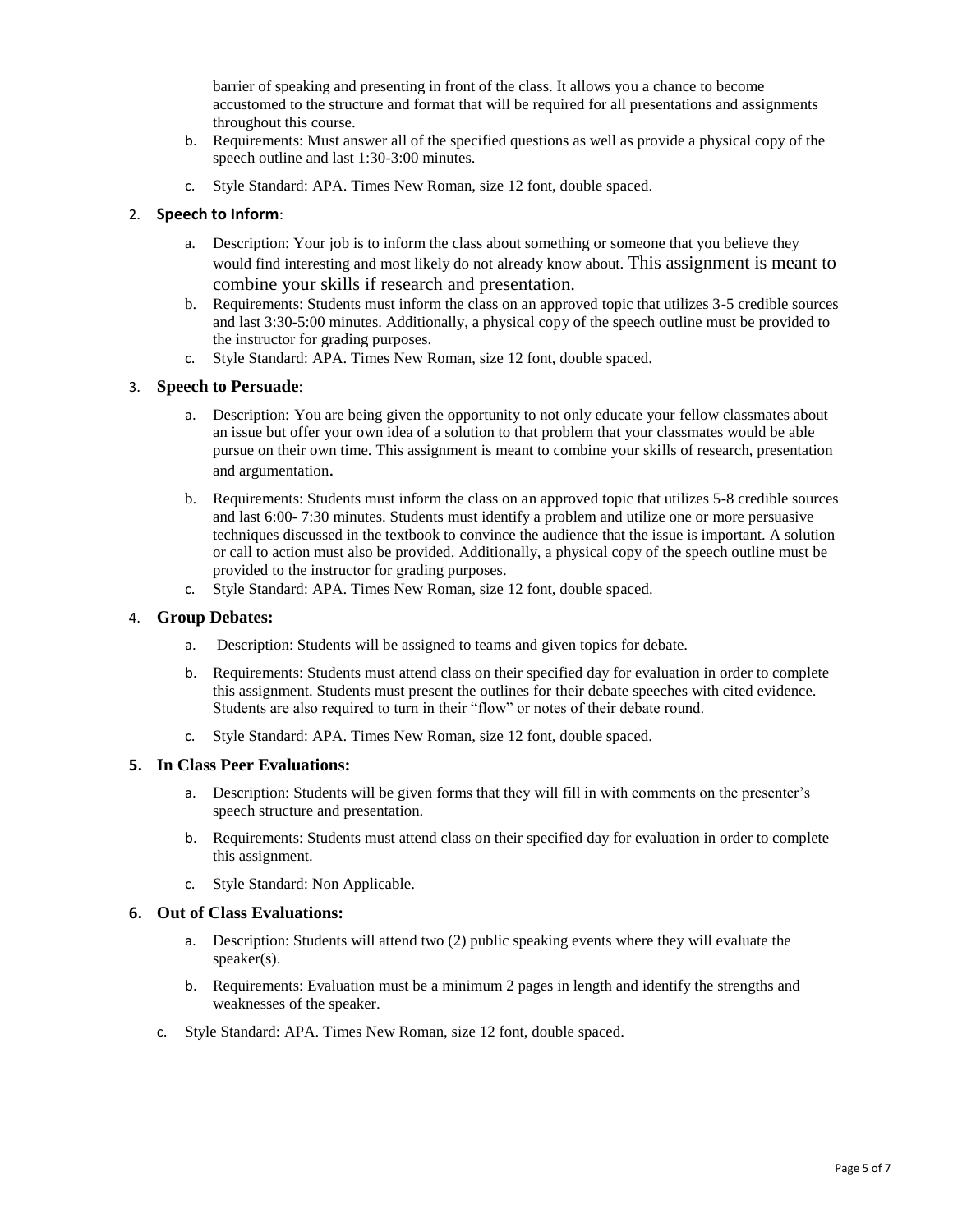# **COURSE CALENDAR** (subject to change)

| Date                | Discussion/ Activity                                                                                                    | HW Due                       | <b>HW Assigned</b>                                         |
|---------------------|-------------------------------------------------------------------------------------------------------------------------|------------------------------|------------------------------------------------------------|
| 9/1/16              | Presentation of Syllabus                                                                                                |                              | Ch.1 (pg. 2-31)<br>Speech of<br>Introduction               |
| 9/6/16              | Ch. 1: The Human Communication<br>Process<br>Speech of Introduction                                                     | Speech of<br>Introduction    |                                                            |
| 9/8/16              | Speech of Introduction                                                                                                  |                              | Ch. 2 (pg. 35-44)                                          |
| 9/13/16             | Quiz #1<br>Ch. 2: Foundations of Verbal Language                                                                        | Ch. 2                        | Ch. 4 (pg. 81-84, 94-<br>104)                              |
| 9/15/16             | Ch. 4: Listening                                                                                                        | Ch. 4                        | Ch. 11/12 (pg. 294-<br>298, 299-308, 310-<br>316, 320-333) |
| 9/20/16             | Quiz #2<br>Ch. 11/12                                                                                                    | Ch. 11/12                    | Ch. 13 (pg. 346-357)                                       |
| 9/22/16             | Quiz #3<br>Ch. 13: Public Speaking: Structuring the<br>Message                                                          | Ch. 13                       | Ch. 16 (pg. 414-428)                                       |
| 9/27/16             | Quiz #4<br>Ch. 16: Public Speaking: Presenting the<br>Message                                                           | Ch. 16                       | Speech to Inform                                           |
| 9/29/16             | Speech to Inform Presentations                                                                                          | Speech Outline<br>Peer Evals |                                                            |
| 10/4/16             | Speech to Inform Presentations                                                                                          | Speech Outline<br>Peer Evals |                                                            |
| 10/6/16             | Speech to Inform Presentations                                                                                          | Speech Outline<br>Peer Evals | Ch. 3 (pg. 53-73)                                          |
| 10/11/16            | Ch. 3: Nonverbal Communication                                                                                          | Ch.3                         |                                                            |
| 10/13/16            | Midterm Review<br>(Midterm will not Include Chapter 6)                                                                  |                              | Ch. 6 (pg. 131-151,<br>159-170)                            |
| 10/18/16            | Ch. 6: Interpersonal and Electronically<br><b>Mediated Communication</b>                                                | Ch.6                         |                                                            |
| 10/20/16            | Midterm                                                                                                                 |                              | Ch. 7 (pg. 174-177,<br>181-194, 204-205)                   |
| 10/25/16            | Ch. 7: Interpersonal Skills and Conflict<br>Management                                                                  | Ch. 7                        | Ch. 15 (pg. 386-411)                                       |
| 10/27/16<br>11/1/16 | Quiz #5<br>Ch. 15: Public Speaking: The Persuasive<br>Speech & Midterms Returned<br>Persuasive Speech Work Day- Library | Ch. 15                       | Persuasive Speech                                          |